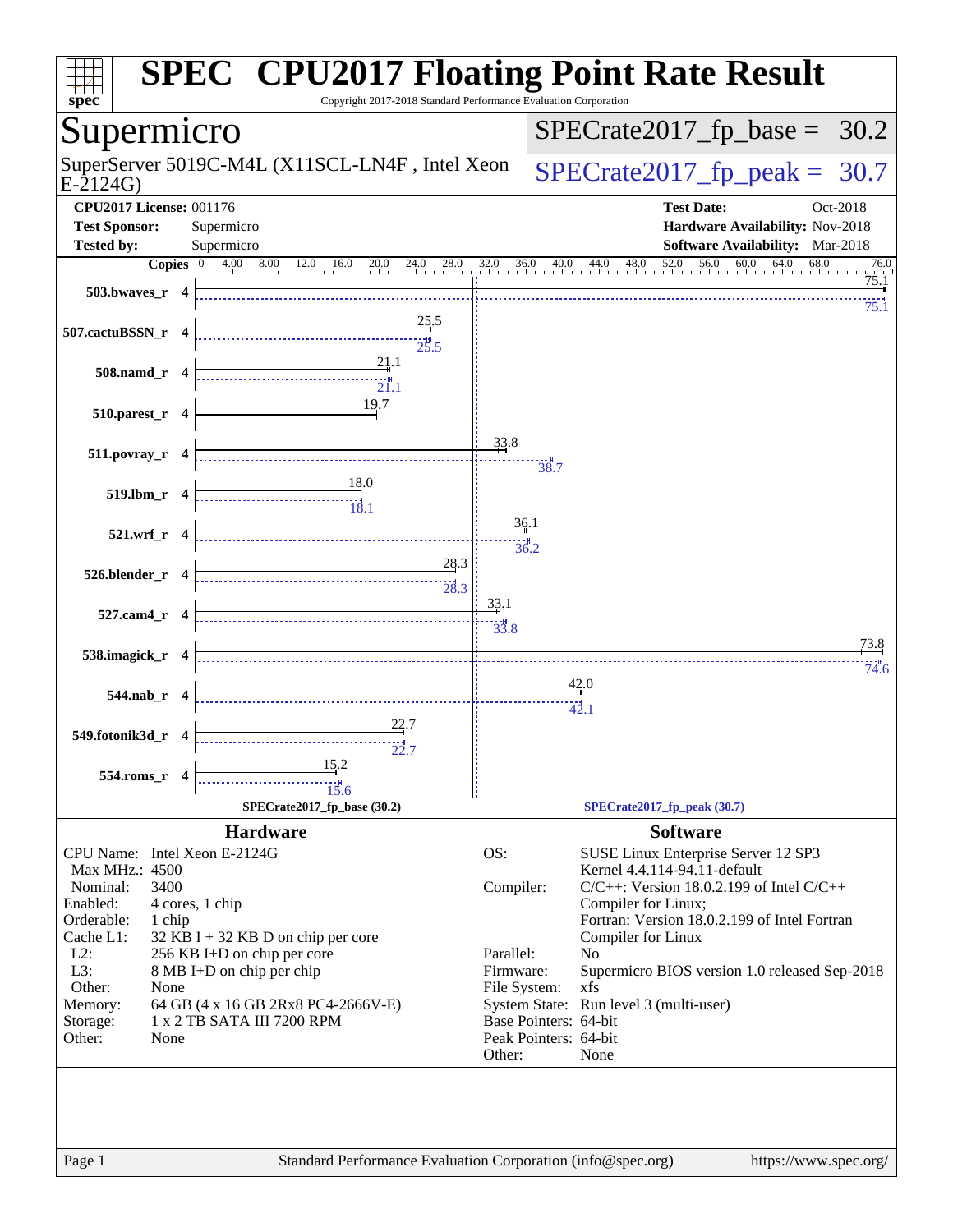

Copyright 2017-2018 Standard Performance Evaluation Corporation

### Supermicro

SuperServer 5019C-M4L (X11SCL-LN4F, Intel Xeon  $\big|$  [SPECrate2017\\_fp\\_peak =](http://www.spec.org/auto/cpu2017/Docs/result-fields.html#SPECrate2017fppeak) 30.7

 $SPECTate2017_fp\_base = 30.2$ 

E-2124G)

**[CPU2017 License:](http://www.spec.org/auto/cpu2017/Docs/result-fields.html#CPU2017License)** 001176 **[Test Date:](http://www.spec.org/auto/cpu2017/Docs/result-fields.html#TestDate)** Oct-2018 **[Test Sponsor:](http://www.spec.org/auto/cpu2017/Docs/result-fields.html#TestSponsor)** Supermicro **[Hardware Availability:](http://www.spec.org/auto/cpu2017/Docs/result-fields.html#HardwareAvailability)** Nov-2018 **[Tested by:](http://www.spec.org/auto/cpu2017/Docs/result-fields.html#Testedby)** Supermicro **[Software Availability:](http://www.spec.org/auto/cpu2017/Docs/result-fields.html#SoftwareAvailability)** Mar-2018

#### **[Results Table](http://www.spec.org/auto/cpu2017/Docs/result-fields.html#ResultsTable)**

|                           | <b>Base</b>   |                |       |                | <b>Peak</b> |                |       |                |                |              |                |              |                |              |
|---------------------------|---------------|----------------|-------|----------------|-------------|----------------|-------|----------------|----------------|--------------|----------------|--------------|----------------|--------------|
| <b>Benchmark</b>          | <b>Copies</b> | <b>Seconds</b> | Ratio | <b>Seconds</b> | Ratio       | <b>Seconds</b> | Ratio | <b>Copies</b>  | <b>Seconds</b> | <b>Ratio</b> | <b>Seconds</b> | <b>Ratio</b> | <b>Seconds</b> | <b>Ratio</b> |
| 503.bwaves r              | 4             | 534            | 75.2  | 535            | 75.0        | 534            | 75.1  | 4              | 534            | 75.1         | 534            | 75.1         | 534            | 75.1         |
| 507.cactuBSSN r           | 4             | 198            | 25.6  | 198            | 25.5        | 199            | 25.5  | $\overline{4}$ | 201            | 25.2         | 199            | 25.5         | 198            | 25.6         |
| $508$ .namd_r             | 4             | 179            | 21.2  | 182            | 20.9        | 180            | 21.1  | $\overline{4}$ | 181            | 21.0         | <b>180</b>     | 21.1         | 178            | 21.3         |
| 510.parest_r              | 4             | 531            | 19.7  | 535            | 19.6        | 532            | 19.7  | 4              | 531            | 19.7         | 535            | 19.6         | 532            | 19.7         |
| $511.$ povray_r           | 4             | 276            | 33.8  | 283            | 33.0        | 276            | 33.9  | $\overline{4}$ | 241            | 38.7         | 240            | 38.9         | 242            | 38.6         |
| 519.1bm r                 | 4             | 234            | 18.0  | 234            | 18.0        | 234            | 18.0  | 4              | 233            | 18.1         | 232            | 18.1         | 233            | 18.1         |
| $521$ .wrf r              | 4             | 248            | 36.1  | 248            | 36.1        | 250            | 35.8  | $\overline{4}$ | 248            | 36.2         | 248            | 36.2         | 246            | 36.4         |
| 526.blender r             | 4             | 215            | 28.3  | 215            | 28.3        | 215            | 28.3  | 4              | 215            | 28.3         | 215            | 28.3         | 215            | 28.3         |
| 527.cam4 r                | 4             | 211            | 33.2  | 211            | 33.1        | 213            | 32.8  | $\overline{4}$ | 206            | 33.9         | 209            | 33.5         | 207            | 33.8         |
| 538.imagick_r             | 4             | 133            | 74.9  | 137            | 72.5        | 135            | 73.8  | $\overline{4}$ | 133            | 74.6         | 133            | 74.8         | 134            | 74.4         |
| $544$ .nab_r              | 4             | 160            | 42.0  | 161            | 41.9        | 160            | 42.1  | $\overline{4}$ | 160            | 42.1         | <b>160</b>     | 42.1         | 160            | 42.1         |
| 549.fotonik3d r           | 4             | 688            | 22.7  | 690            | 22.6        | 687            | 22.7  | 4              | 687            | 22.7         | 686            | 22.7         | 688            | 22.7         |
| 554.roms r                | 4             | 418            | 15.2  | 414            | 15.4        | 418            | 15.2  | $\overline{4}$ | 408            | 15.6         | 407            | <b>15.6</b>  | 401            | 15.8         |
| $SPECrate2017_fp\_base =$ |               | 30.2           |       |                |             |                |       |                |                |              |                |              |                |              |

**[SPECrate2017\\_fp\\_peak =](http://www.spec.org/auto/cpu2017/Docs/result-fields.html#SPECrate2017fppeak) 30.7**

Results appear in the [order in which they were run](http://www.spec.org/auto/cpu2017/Docs/result-fields.html#RunOrder). Bold underlined text [indicates a median measurement](http://www.spec.org/auto/cpu2017/Docs/result-fields.html#Median).

#### **[Submit Notes](http://www.spec.org/auto/cpu2017/Docs/result-fields.html#SubmitNotes)**

 The taskset mechanism was used to bind copies to processors. The config file option 'submit' was used to generate taskset commands to bind each copy to a specific processor. For details, please see the config file.

#### **[Operating System Notes](http://www.spec.org/auto/cpu2017/Docs/result-fields.html#OperatingSystemNotes)**

Stack size set to unlimited using "ulimit -s unlimited"

#### **[General Notes](http://www.spec.org/auto/cpu2017/Docs/result-fields.html#GeneralNotes)**

Environment variables set by runcpu before the start of the run: LD\_LIBRARY\_PATH = "/home/cpu2017/lib/ia32:/home/cpu2017/lib/intel64:/home/cpu2017/je5.0.1-32:/home/cpu2017/je5.0.1-64"

 Binaries compiled on a system with 1x Intel Core i7-6700K CPU + 32GB RAM memory using Redhat Enterprise Linux 7.5 Transparent Huge Pages enabled by default Prior to runcpu invocation Filesystem page cache synced and cleared with: sync; echo 3> /proc/sys/vm/drop\_caches

 Yes: The test sponsor attests, as of date of publication, that CVE-2017-5754 (Meltdown) is mitigated in the system as tested and documented.

**(Continued on next page)**

| Page 2 | Standard Performance Evaluation Corporation (info@spec.org) | https://www.spec.org/ |
|--------|-------------------------------------------------------------|-----------------------|
|        |                                                             |                       |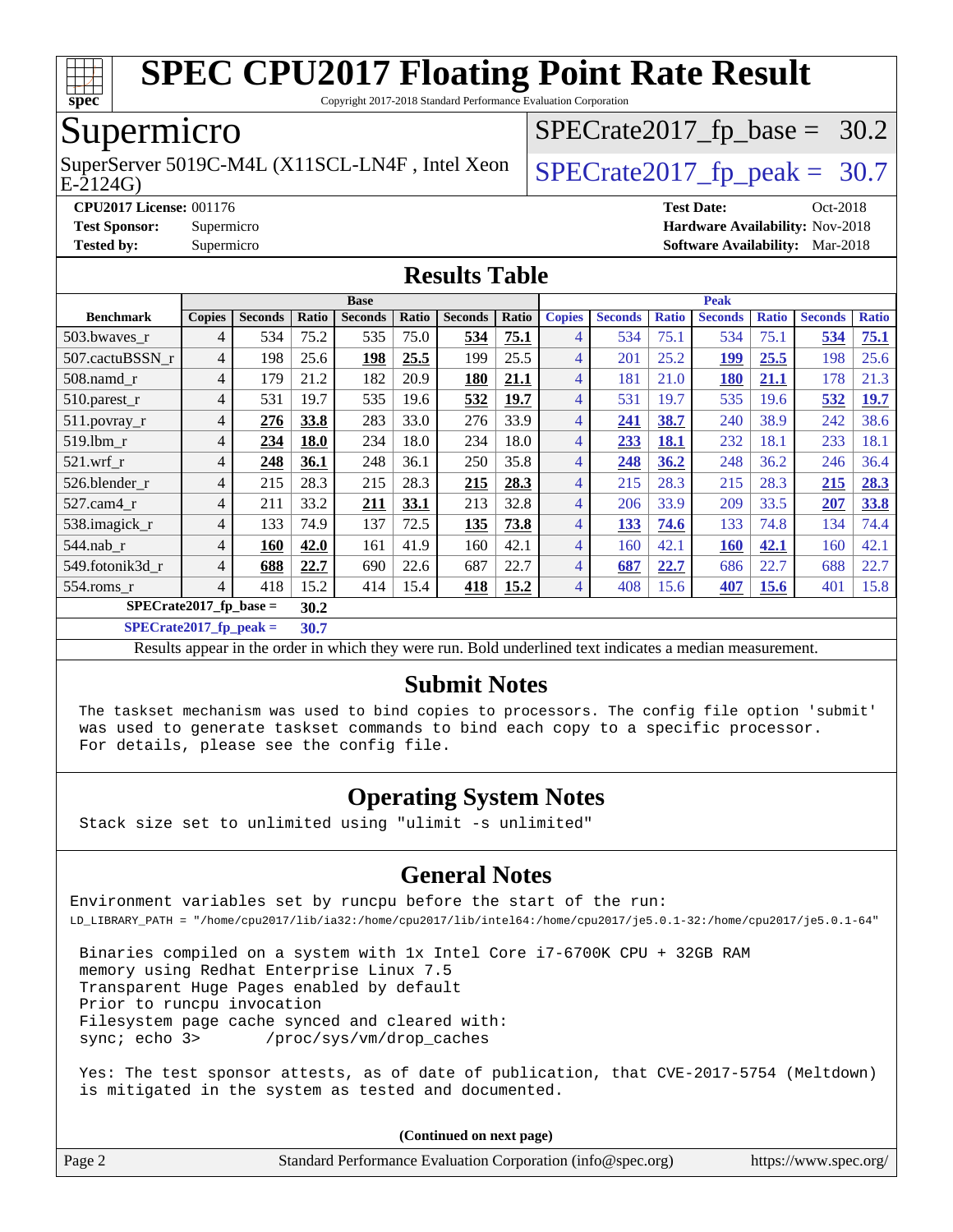

Copyright 2017-2018 Standard Performance Evaluation Corporation

#### Supermicro

SuperServer 5019C-M4L (X11SCL-LN4F, Intel Xeon  $\big|$  [SPECrate2017\\_fp\\_peak =](http://www.spec.org/auto/cpu2017/Docs/result-fields.html#SPECrate2017fppeak) 30.7

 $SPECTate2017_fp\_base = 30.2$ 

E-2124G)

**[Tested by:](http://www.spec.org/auto/cpu2017/Docs/result-fields.html#Testedby)** Supermicro **[Software Availability:](http://www.spec.org/auto/cpu2017/Docs/result-fields.html#SoftwareAvailability)** Mar-2018

**[CPU2017 License:](http://www.spec.org/auto/cpu2017/Docs/result-fields.html#CPU2017License)** 001176 **[Test Date:](http://www.spec.org/auto/cpu2017/Docs/result-fields.html#TestDate)** Oct-2018 **[Test Sponsor:](http://www.spec.org/auto/cpu2017/Docs/result-fields.html#TestSponsor)** Supermicro **[Hardware Availability:](http://www.spec.org/auto/cpu2017/Docs/result-fields.html#HardwareAvailability)** Nov-2018

#### **[General Notes \(Continued\)](http://www.spec.org/auto/cpu2017/Docs/result-fields.html#GeneralNotes)**

 Yes: The test sponsor attests, as of date of publication, that CVE-2017-5753 (Spectre variant 1) is mitigated in the system as tested and documented. Yes: The test sponsor attests, as of date of publication, that CVE-2017-5715 (Spectre variant 2) is mitigated in the system as tested and documented.

#### **[Platform Notes](http://www.spec.org/auto/cpu2017/Docs/result-fields.html#PlatformNotes)**

Page 3 Standard Performance Evaluation Corporation [\(info@spec.org\)](mailto:info@spec.org) <https://www.spec.org/> Sysinfo program /home/cpu2017/bin/sysinfo Rev: r5797 of 2017-06-14 96c45e4568ad54c135fd618bcc091c0f running on linux-9m9c Mon Oct 1 23:58:15 2018 SUT (System Under Test) info as seen by some common utilities. For more information on this section, see <https://www.spec.org/cpu2017/Docs/config.html#sysinfo> From /proc/cpuinfo model name : Intel(R) Xeon(R) E-2124G CPU @ 3.40GHz 1 "physical id"s (chips) 4 "processors" cores, siblings (Caution: counting these is hw and system dependent. The following excerpts from /proc/cpuinfo might not be reliable. Use with caution.) cpu cores : 4 siblings : 4 physical 0: cores 0 1 2 3 From lscpu: Architecture: x86\_64 CPU op-mode(s): 32-bit, 64-bit<br>Byte Order: Little Endian Little Endian  $CPU(s):$  4 On-line CPU(s) list: 0-3 Thread(s) per core: 1 Core(s) per socket: 4 Socket(s): 1 NUMA node(s): 1 Vendor ID: GenuineIntel CPU family: 6 Model: 158 Model name:  $Intel(R)$  Xeon(R) E-2124G CPU @ 3.40GHz Stepping: 10 CPU MHz: 4452.400 CPU max MHz: 4500.0000 CPU min MHz: 800.0000 BogoMIPS: 6815.95 Virtualization: VT-x L1d cache: 32K **(Continued on next page)**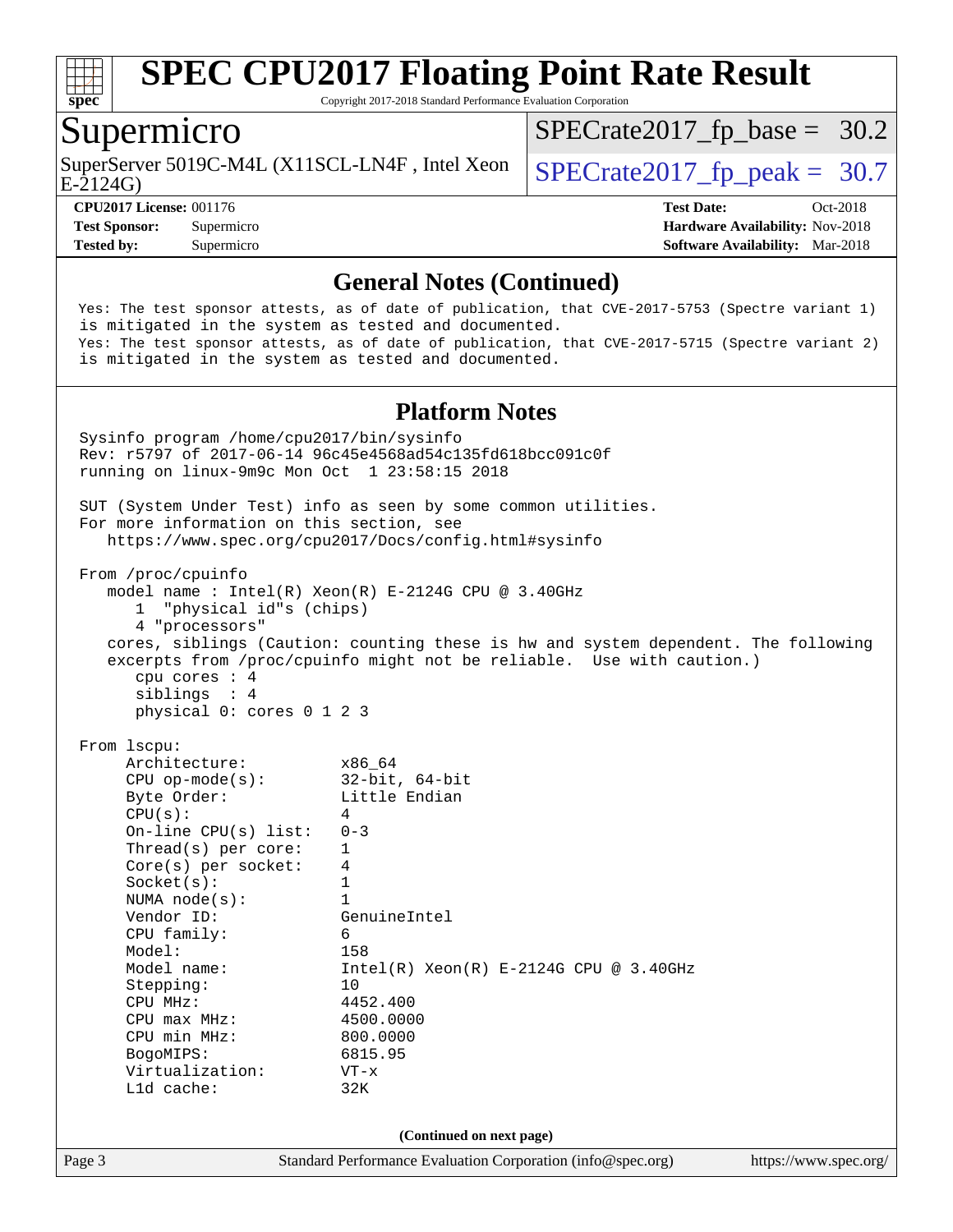

Copyright 2017-2018 Standard Performance Evaluation Corporation

### Supermicro

E-2124G) SuperServer 5019C-M4L (X11SCL-LN4F, Intel Xeon  $\big|$  SPECrate 2017 fp peak = 30.7

 $SPECTate2017_fp\_base = 30.2$ 

#### **[CPU2017 License:](http://www.spec.org/auto/cpu2017/Docs/result-fields.html#CPU2017License)** 001176 **[Test Date:](http://www.spec.org/auto/cpu2017/Docs/result-fields.html#TestDate)** Oct-2018

**[Test Sponsor:](http://www.spec.org/auto/cpu2017/Docs/result-fields.html#TestSponsor)** Supermicro **[Hardware Availability:](http://www.spec.org/auto/cpu2017/Docs/result-fields.html#HardwareAvailability)** Nov-2018 **[Tested by:](http://www.spec.org/auto/cpu2017/Docs/result-fields.html#Testedby)** Supermicro **[Software Availability:](http://www.spec.org/auto/cpu2017/Docs/result-fields.html#SoftwareAvailability)** Mar-2018

#### **[Platform Notes \(Continued\)](http://www.spec.org/auto/cpu2017/Docs/result-fields.html#PlatformNotes)**

L1i cache: 32K L2 cache: 256K L3 cache: 8192K NUMA node0 CPU(s): 0-3 Flags: fpu vme de pse tsc msr pae mce cx8 apic sep mtrr pge mca cmov

 pat pse36 clflush dts acpi mmx fxsr sse sse2 ss ht tm pbe syscall nx pdpe1gb rdtscp lm constant\_tsc art arch\_perfmon pebs bts rep\_good nopl xtopology nonstop\_tsc aperfmperf eagerfpu pni pclmulqdq dtes64 monitor ds\_cpl vmx smx est tm2 ssse3 sdbg fma cx16 xtpr pdcm pcid sse4\_1 sse4\_2 x2apic movbe popcnt tsc\_deadline\_timer aes xsave avx f16c rdrand lahf\_lm abm 3dnowprefetch ida arat epb invpcid\_single pln pts dtherm hwp hwp\_notify hwp\_act\_window hwp\_epp intel\_pt rsb\_ctxsw spec\_ctrl retpoline kaiser tpr\_shadow vnmi flexpriority ept vpid fsgsbase tsc\_adjust bmi1 hle avx2 smep bmi2 erms invpcid rtm mpx rdseed adx smap clflushopt xsaveopt xsavec xgetbv1

 /proc/cpuinfo cache data cache size : 8192 KB

From numactl --hardware WARNING: a numactl 'node' might or might not correspond to a

 physical chip. available: 1 nodes (0) node 0 cpus: 0 1 2 3 node 0 size: 64151 MB node 0 free: 54223 MB node distances: node 0 0: 10

 From /proc/meminfo MemTotal: 65691640 kB HugePages\_Total: 0 Hugepagesize: 2048 kB

 /usr/bin/lsb\_release -d SUSE Linux Enterprise Server 12 SP3

 From /etc/\*release\* /etc/\*version\* SuSE-release: SUSE Linux Enterprise Server 12 (x86\_64) VERSION = 12 PATCHLEVEL = 3 # This file is deprecated and will be removed in a future service pack or release. # Please check /etc/os-release for details about this release. os-release: NAME="SLES" VERSION="12-SP3" VERSION\_ID="12.3" PRETTY\_NAME="SUSE Linux Enterprise Server 12 SP3"

**(Continued on next page)**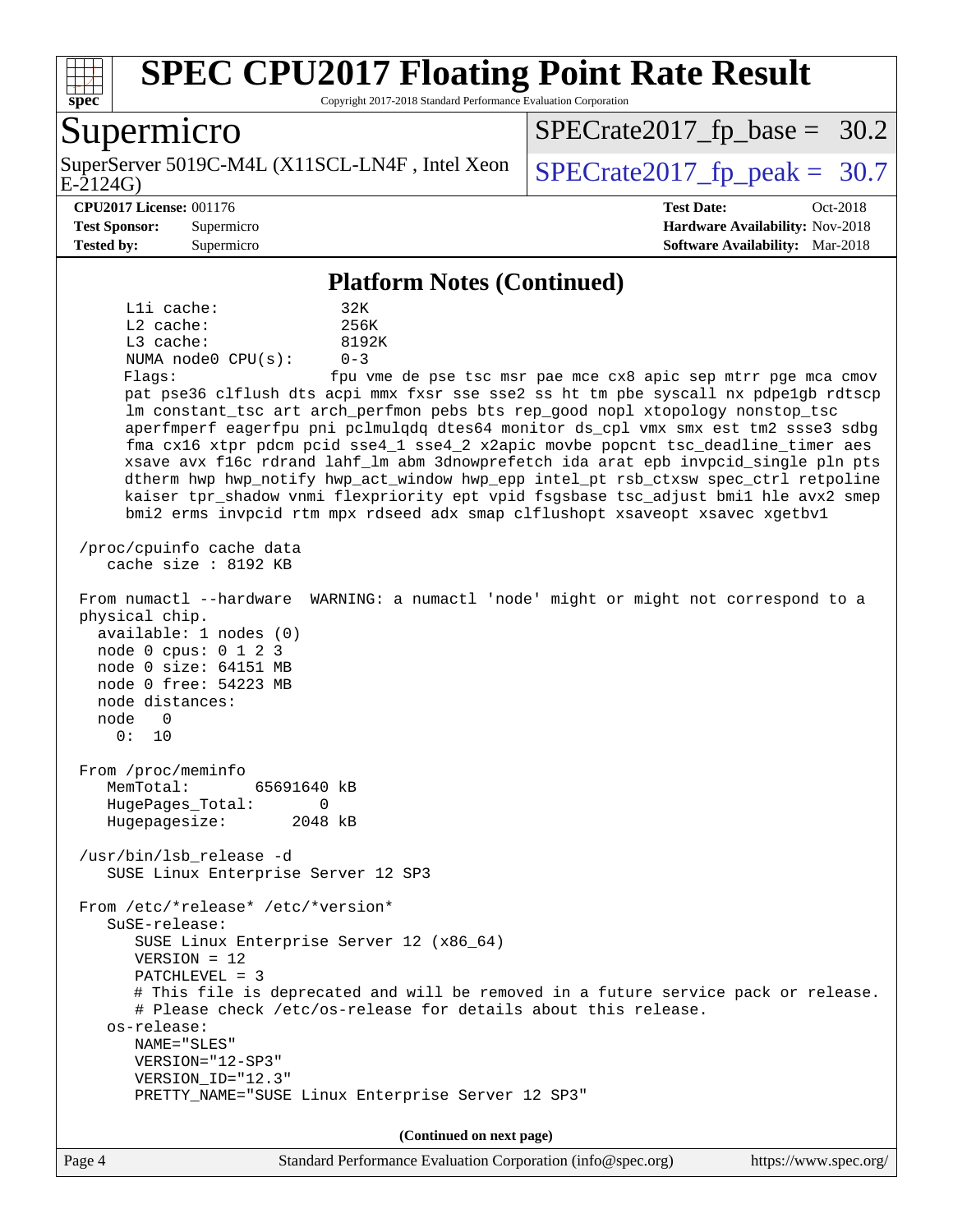

Copyright 2017-2018 Standard Performance Evaluation Corporation

#### Supermicro

SuperServer 5019C-M4L (X11SCL-LN4F, Intel Xeon  $\big|$  [SPECrate2017\\_fp\\_peak =](http://www.spec.org/auto/cpu2017/Docs/result-fields.html#SPECrate2017fppeak) 30.7

 $SPECTate2017_fp\_base = 30.2$ 

E-2124G)

**[CPU2017 License:](http://www.spec.org/auto/cpu2017/Docs/result-fields.html#CPU2017License)** 001176 **[Test Date:](http://www.spec.org/auto/cpu2017/Docs/result-fields.html#TestDate)** Oct-2018 **[Test Sponsor:](http://www.spec.org/auto/cpu2017/Docs/result-fields.html#TestSponsor)** Supermicro **[Hardware Availability:](http://www.spec.org/auto/cpu2017/Docs/result-fields.html#HardwareAvailability)** Nov-2018 **[Tested by:](http://www.spec.org/auto/cpu2017/Docs/result-fields.html#Testedby)** Supermicro **[Software Availability:](http://www.spec.org/auto/cpu2017/Docs/result-fields.html#SoftwareAvailability)** Mar-2018

#### **[Platform Notes \(Continued\)](http://www.spec.org/auto/cpu2017/Docs/result-fields.html#PlatformNotes)**

 ID="sles" ANSI\_COLOR="0;32" CPE\_NAME="cpe:/o:suse:sles:12:sp3"

uname -a:

 Linux linux-9m9c 4.4.114-94.11-default #1 SMP Thu Feb 1 19:28:26 UTC 2018 (4309ff9) x86\_64 x86\_64 x86\_64 GNU/Linux

run-level 3 Oct 1 19:42

 SPEC is set to: /home/cpu2017 Filesystem Type Size Used Avail Use% Mounted on /dev/sda4 xfs 1.8T 123G 1.7T 7% /home

 Additional information from dmidecode follows. WARNING: Use caution when you interpret this section. The 'dmidecode' program reads system data which is "intended to allow hardware to be accurately determined", but the intent may not be met, as there are frequent changes to hardware, firmware, and the "DMTF SMBIOS" standard. BIOS American Megatrends Inc. 1.0 09/19/2018 Memory:

4x Micron 18ADF2G72AZ-2G6H1R 16 GB 2 rank 2667

(End of data from sysinfo program)

#### **[Compiler Version Notes](http://www.spec.org/auto/cpu2017/Docs/result-fields.html#CompilerVersionNotes)**

| 519.1bm_r(base)    538.imagick_r(base, peak)    544.nab_r(base, peak)<br>CC                   |  |  |  |  |  |  |
|-----------------------------------------------------------------------------------------------|--|--|--|--|--|--|
| $\text{ice}$ (ICC) 18.0.2 20180210                                                            |  |  |  |  |  |  |
| Copyright (C) 1985-2018 Intel Corporation. All rights reserved.                               |  |  |  |  |  |  |
|                                                                                               |  |  |  |  |  |  |
| $CC = 519.1$ bm $r(\text{peak})$                                                              |  |  |  |  |  |  |
| icc (ICC) 18.0.2 20180210<br>Copyright (C) 1985-2018 Intel Corporation. All rights reserved.  |  |  |  |  |  |  |
|                                                                                               |  |  |  |  |  |  |
| CXXC 508. namd $r(base)$ 510. parest $r(base, peak)$                                          |  |  |  |  |  |  |
| icpc (ICC) 18.0.2 20180210<br>Copyright (C) 1985-2018 Intel Corporation. All rights reserved. |  |  |  |  |  |  |
|                                                                                               |  |  |  |  |  |  |
| (Continued on next page)                                                                      |  |  |  |  |  |  |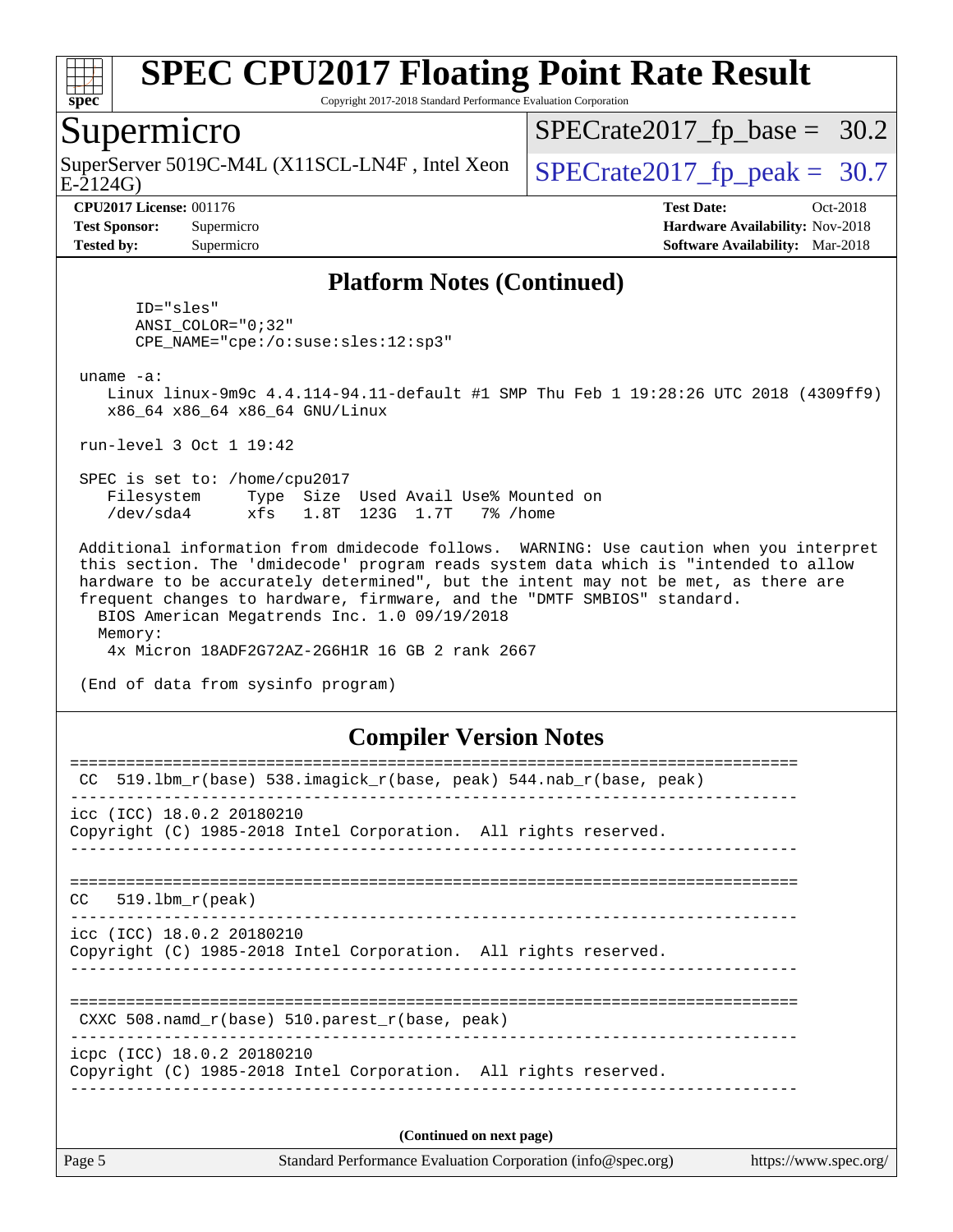

Copyright 2017-2018 Standard Performance Evaluation Corporation

## **Supermicro**

E-2124G) SuperServer 5019C-M4L (X11SCL-LN4F, Intel Xeon  $\sqrt{\text{SPECrate2017\_fp\_peak}} = 30.7$ 

[SPECrate2017\\_fp\\_base =](http://www.spec.org/auto/cpu2017/Docs/result-fields.html#SPECrate2017fpbase) 30.2

**[CPU2017 License:](http://www.spec.org/auto/cpu2017/Docs/result-fields.html#CPU2017License)** 001176 **[Test Date:](http://www.spec.org/auto/cpu2017/Docs/result-fields.html#TestDate)** Oct-2018 **[Test Sponsor:](http://www.spec.org/auto/cpu2017/Docs/result-fields.html#TestSponsor)** Supermicro **[Hardware Availability:](http://www.spec.org/auto/cpu2017/Docs/result-fields.html#HardwareAvailability)** Nov-2018 **[Tested by:](http://www.spec.org/auto/cpu2017/Docs/result-fields.html#Testedby)** Supermicro **Supermicro [Software Availability:](http://www.spec.org/auto/cpu2017/Docs/result-fields.html#SoftwareAvailability)** Mar-2018

#### **[Compiler Version Notes \(Continued\)](http://www.spec.org/auto/cpu2017/Docs/result-fields.html#CompilerVersionNotes)**

| Standard Performance Evaluation Corporation (info@spec.org)<br>https://www.spec.org/<br>Page 6                                                  |  |  |  |  |  |
|-------------------------------------------------------------------------------------------------------------------------------------------------|--|--|--|--|--|
| (Continued on next page)                                                                                                                        |  |  |  |  |  |
| 554.roms r(peak)<br>FC                                                                                                                          |  |  |  |  |  |
| ifort (IFORT) 18.0.2 20180210<br>Copyright (C) 1985-2018 Intel Corporation. All rights reserved.                                                |  |  |  |  |  |
| 503.bwaves_r(base, peak) 549.fotonik3d_r(base, peak) 554.roms_r(base)<br>FC                                                                     |  |  |  |  |  |
| Copyright (C) 1985-2018 Intel Corporation. All rights reserved.                                                                                 |  |  |  |  |  |
| icc (ICC) 18.0.2 20180210<br>Copyright (C) 1985-2018 Intel Corporation.<br>All rights reserved.<br>ifort (IFORT) 18.0.2 20180210                |  |  |  |  |  |
| icpc (ICC) 18.0.2 20180210<br>Copyright (C) 1985-2018 Intel Corporation. All rights reserved.                                                   |  |  |  |  |  |
| 507.cactuBSSN_r(base, peak)<br>FC.                                                                                                              |  |  |  |  |  |
| Copyright (C) 1985-2018 Intel Corporation. All rights reserved.                                                                                 |  |  |  |  |  |
| icpc (ICC) 18.0.2 20180210<br>Copyright (C) 1985-2018 Intel Corporation. All rights reserved.<br>icc (ICC) 18.0.2 20180210                      |  |  |  |  |  |
| $CC = 511.povray_r (peak)$                                                                                                                      |  |  |  |  |  |
| Copyright (C) 1985-2018 Intel Corporation. All rights reserved.                                                                                 |  |  |  |  |  |
| -----------------<br>icpc (ICC) 18.0.2 20180210<br>Copyright (C) 1985-2018 Intel Corporation. All rights reserved.<br>icc (ICC) 18.0.2 20180210 |  |  |  |  |  |
| 511.povray_r(base) 526.blender_r(base, peak)<br>CC.                                                                                             |  |  |  |  |  |
| icpc (ICC) 18.0.2 20180210<br>Copyright (C) 1985-2018 Intel Corporation. All rights reserved.                                                   |  |  |  |  |  |
| CXXC $508$ . namd $r$ (peak)                                                                                                                    |  |  |  |  |  |
|                                                                                                                                                 |  |  |  |  |  |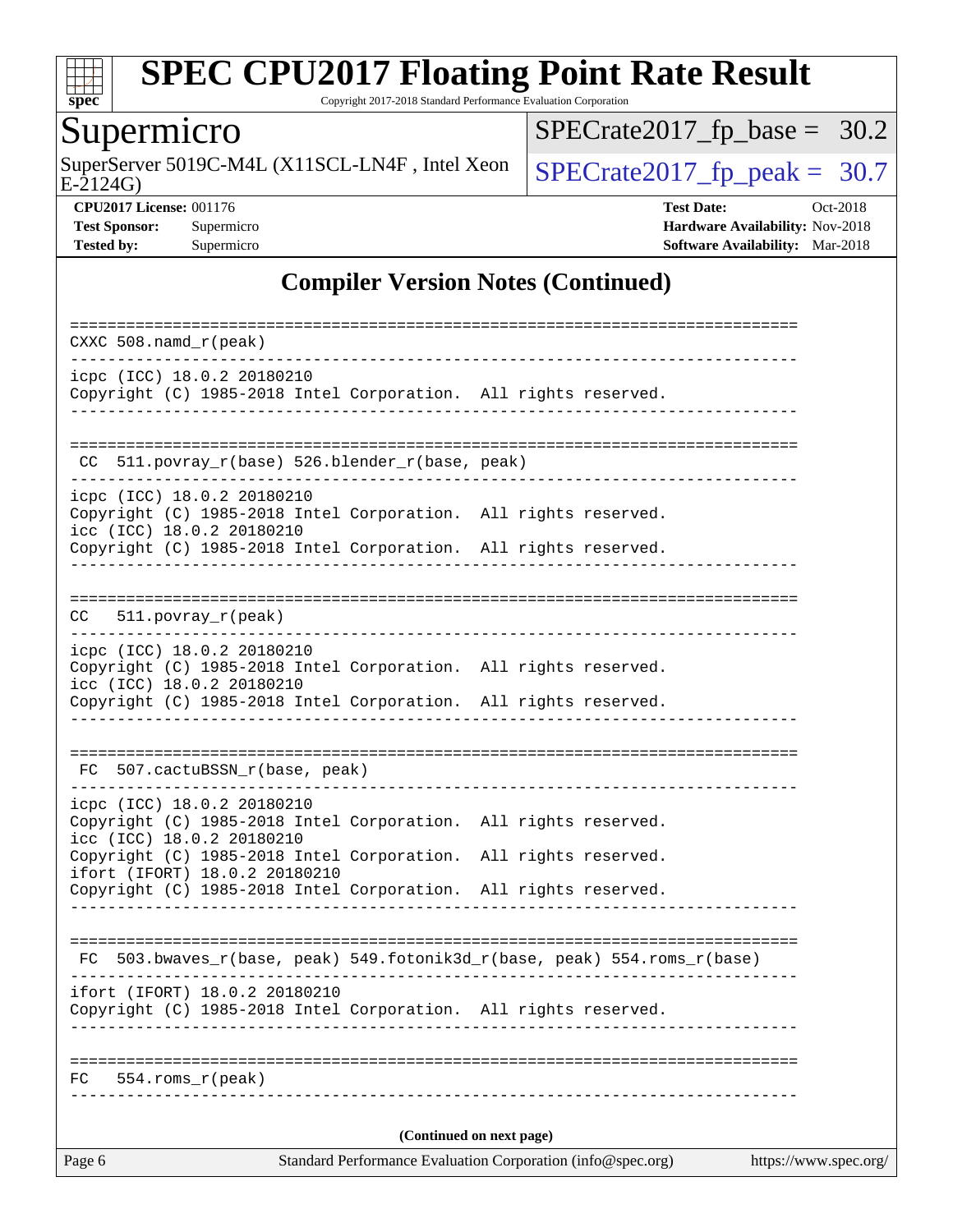

Copyright 2017-2018 Standard Performance Evaluation Corporation

#### Supermicro

SuperServer 5019C-M4L (X11SCL-LN4F, Intel Xeon  $\left\{ \text{SPECrate} 2017\_fp\_peak = 30.7 \right\}$ 

 $SPECTate2017_fp\_base = 30.2$ 

E-2124G)

**[CPU2017 License:](http://www.spec.org/auto/cpu2017/Docs/result-fields.html#CPU2017License)** 001176 **[Test Date:](http://www.spec.org/auto/cpu2017/Docs/result-fields.html#TestDate)** Oct-2018 **[Test Sponsor:](http://www.spec.org/auto/cpu2017/Docs/result-fields.html#TestSponsor)** Supermicro **[Hardware Availability:](http://www.spec.org/auto/cpu2017/Docs/result-fields.html#HardwareAvailability)** Nov-2018 **[Tested by:](http://www.spec.org/auto/cpu2017/Docs/result-fields.html#Testedby)** Supermicro **[Software Availability:](http://www.spec.org/auto/cpu2017/Docs/result-fields.html#SoftwareAvailability)** Mar-2018

#### **[Compiler Version Notes \(Continued\)](http://www.spec.org/auto/cpu2017/Docs/result-fields.html#CompilerVersionNotes)**

| ifort (IFORT) 18.0.2 20180210<br>Copyright (C) 1985-2018 Intel Corporation. All rights reserved.                              |  |
|-------------------------------------------------------------------------------------------------------------------------------|--|
| CC $521.wrf$ r(base) 527.cam4 r(base)                                                                                         |  |
| ifort (IFORT) 18.0.2 20180210<br>Copyright (C) 1985-2018 Intel Corporation. All rights reserved.<br>icc (ICC) 18.0.2 20180210 |  |
| Copyright (C) 1985-2018 Intel Corporation. All rights reserved.                                                               |  |
| $CC$ 521.wrf $r(\text{peak})$ 527.cam4 $r(\text{peak})$                                                                       |  |
| ifort (IFORT) 18.0.2 20180210<br>Copyright (C) 1985-2018 Intel Corporation. All rights reserved.<br>icc (ICC) 18.0.2 20180210 |  |
| Copyright (C) 1985-2018 Intel Corporation. All rights reserved.                                                               |  |

### **[Base Compiler Invocation](http://www.spec.org/auto/cpu2017/Docs/result-fields.html#BaseCompilerInvocation)**

[C benchmarks](http://www.spec.org/auto/cpu2017/Docs/result-fields.html#Cbenchmarks): [icc -m64 -std=c11](http://www.spec.org/cpu2017/results/res2018q4/cpu2017-20181112-09616.flags.html#user_CCbase_intel_icc_64bit_c11_33ee0cdaae7deeeab2a9725423ba97205ce30f63b9926c2519791662299b76a0318f32ddfffdc46587804de3178b4f9328c46fa7c2b0cd779d7a61945c91cd35)

[C++ benchmarks:](http://www.spec.org/auto/cpu2017/Docs/result-fields.html#CXXbenchmarks) [icpc -m64](http://www.spec.org/cpu2017/results/res2018q4/cpu2017-20181112-09616.flags.html#user_CXXbase_intel_icpc_64bit_4ecb2543ae3f1412ef961e0650ca070fec7b7afdcd6ed48761b84423119d1bf6bdf5cad15b44d48e7256388bc77273b966e5eb805aefd121eb22e9299b2ec9d9)

[Fortran benchmarks](http://www.spec.org/auto/cpu2017/Docs/result-fields.html#Fortranbenchmarks): [ifort -m64](http://www.spec.org/cpu2017/results/res2018q4/cpu2017-20181112-09616.flags.html#user_FCbase_intel_ifort_64bit_24f2bb282fbaeffd6157abe4f878425411749daecae9a33200eee2bee2fe76f3b89351d69a8130dd5949958ce389cf37ff59a95e7a40d588e8d3a57e0c3fd751)

[Benchmarks using both Fortran and C](http://www.spec.org/auto/cpu2017/Docs/result-fields.html#BenchmarksusingbothFortranandC): [ifort -m64](http://www.spec.org/cpu2017/results/res2018q4/cpu2017-20181112-09616.flags.html#user_CC_FCbase_intel_ifort_64bit_24f2bb282fbaeffd6157abe4f878425411749daecae9a33200eee2bee2fe76f3b89351d69a8130dd5949958ce389cf37ff59a95e7a40d588e8d3a57e0c3fd751) [icc -m64 -std=c11](http://www.spec.org/cpu2017/results/res2018q4/cpu2017-20181112-09616.flags.html#user_CC_FCbase_intel_icc_64bit_c11_33ee0cdaae7deeeab2a9725423ba97205ce30f63b9926c2519791662299b76a0318f32ddfffdc46587804de3178b4f9328c46fa7c2b0cd779d7a61945c91cd35)

[Benchmarks using both C and C++](http://www.spec.org/auto/cpu2017/Docs/result-fields.html#BenchmarksusingbothCandCXX): [icpc -m64](http://www.spec.org/cpu2017/results/res2018q4/cpu2017-20181112-09616.flags.html#user_CC_CXXbase_intel_icpc_64bit_4ecb2543ae3f1412ef961e0650ca070fec7b7afdcd6ed48761b84423119d1bf6bdf5cad15b44d48e7256388bc77273b966e5eb805aefd121eb22e9299b2ec9d9) [icc -m64 -std=c11](http://www.spec.org/cpu2017/results/res2018q4/cpu2017-20181112-09616.flags.html#user_CC_CXXbase_intel_icc_64bit_c11_33ee0cdaae7deeeab2a9725423ba97205ce30f63b9926c2519791662299b76a0318f32ddfffdc46587804de3178b4f9328c46fa7c2b0cd779d7a61945c91cd35)

[Benchmarks using Fortran, C, and C++:](http://www.spec.org/auto/cpu2017/Docs/result-fields.html#BenchmarksusingFortranCandCXX) [icpc -m64](http://www.spec.org/cpu2017/results/res2018q4/cpu2017-20181112-09616.flags.html#user_CC_CXX_FCbase_intel_icpc_64bit_4ecb2543ae3f1412ef961e0650ca070fec7b7afdcd6ed48761b84423119d1bf6bdf5cad15b44d48e7256388bc77273b966e5eb805aefd121eb22e9299b2ec9d9) [icc -m64 -std=c11](http://www.spec.org/cpu2017/results/res2018q4/cpu2017-20181112-09616.flags.html#user_CC_CXX_FCbase_intel_icc_64bit_c11_33ee0cdaae7deeeab2a9725423ba97205ce30f63b9926c2519791662299b76a0318f32ddfffdc46587804de3178b4f9328c46fa7c2b0cd779d7a61945c91cd35) [ifort -m64](http://www.spec.org/cpu2017/results/res2018q4/cpu2017-20181112-09616.flags.html#user_CC_CXX_FCbase_intel_ifort_64bit_24f2bb282fbaeffd6157abe4f878425411749daecae9a33200eee2bee2fe76f3b89351d69a8130dd5949958ce389cf37ff59a95e7a40d588e8d3a57e0c3fd751)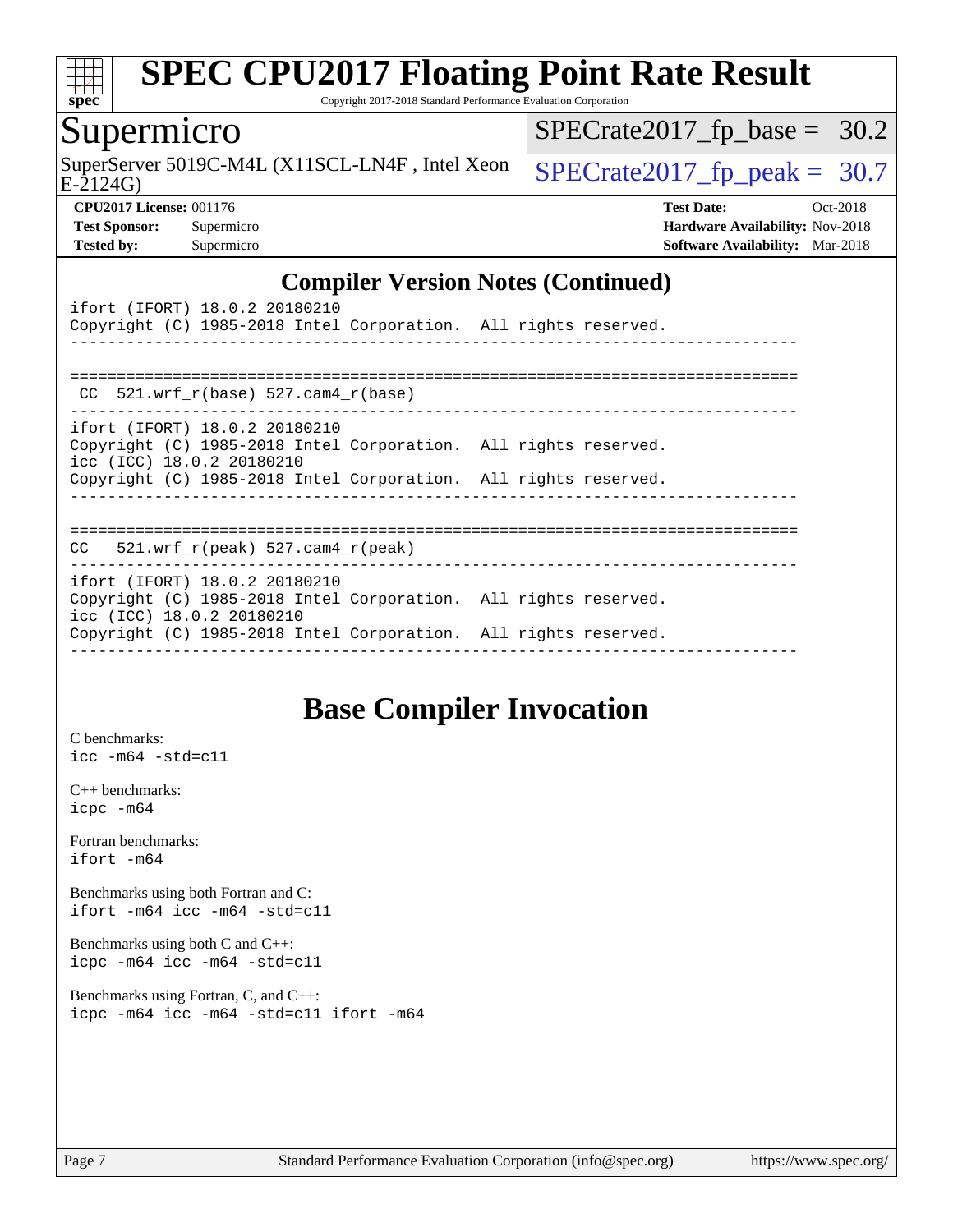

Copyright 2017-2018 Standard Performance Evaluation Corporation

#### Supermicro

E-2124G) SuperServer 5019C-M4L (X11SCL-LN4F, Intel Xeon  $\big|$  SPECrate 2017 fp peak = 30.7

 $SPECTate2017_fp\_base = 30.2$ 

**[Tested by:](http://www.spec.org/auto/cpu2017/Docs/result-fields.html#Testedby)** Supermicro **[Software Availability:](http://www.spec.org/auto/cpu2017/Docs/result-fields.html#SoftwareAvailability)** Mar-2018

**[CPU2017 License:](http://www.spec.org/auto/cpu2017/Docs/result-fields.html#CPU2017License)** 001176 **[Test Date:](http://www.spec.org/auto/cpu2017/Docs/result-fields.html#TestDate)** Oct-2018 **[Test Sponsor:](http://www.spec.org/auto/cpu2017/Docs/result-fields.html#TestSponsor)** Supermicro **[Hardware Availability:](http://www.spec.org/auto/cpu2017/Docs/result-fields.html#HardwareAvailability)** Nov-2018

## **[Base Portability Flags](http://www.spec.org/auto/cpu2017/Docs/result-fields.html#BasePortabilityFlags)**

 503.bwaves\_r: [-DSPEC\\_LP64](http://www.spec.org/cpu2017/results/res2018q4/cpu2017-20181112-09616.flags.html#suite_basePORTABILITY503_bwaves_r_DSPEC_LP64) 507.cactuBSSN\_r: [-DSPEC\\_LP64](http://www.spec.org/cpu2017/results/res2018q4/cpu2017-20181112-09616.flags.html#suite_basePORTABILITY507_cactuBSSN_r_DSPEC_LP64) 508.namd\_r: [-DSPEC\\_LP64](http://www.spec.org/cpu2017/results/res2018q4/cpu2017-20181112-09616.flags.html#suite_basePORTABILITY508_namd_r_DSPEC_LP64) 510.parest\_r: [-DSPEC\\_LP64](http://www.spec.org/cpu2017/results/res2018q4/cpu2017-20181112-09616.flags.html#suite_basePORTABILITY510_parest_r_DSPEC_LP64) 511.povray\_r: [-DSPEC\\_LP64](http://www.spec.org/cpu2017/results/res2018q4/cpu2017-20181112-09616.flags.html#suite_basePORTABILITY511_povray_r_DSPEC_LP64) 519.lbm\_r: [-DSPEC\\_LP64](http://www.spec.org/cpu2017/results/res2018q4/cpu2017-20181112-09616.flags.html#suite_basePORTABILITY519_lbm_r_DSPEC_LP64) 521.wrf\_r: [-DSPEC\\_LP64](http://www.spec.org/cpu2017/results/res2018q4/cpu2017-20181112-09616.flags.html#suite_basePORTABILITY521_wrf_r_DSPEC_LP64) [-DSPEC\\_CASE\\_FLAG](http://www.spec.org/cpu2017/results/res2018q4/cpu2017-20181112-09616.flags.html#b521.wrf_r_baseCPORTABILITY_DSPEC_CASE_FLAG) [-convert big\\_endian](http://www.spec.org/cpu2017/results/res2018q4/cpu2017-20181112-09616.flags.html#user_baseFPORTABILITY521_wrf_r_convert_big_endian_c3194028bc08c63ac5d04de18c48ce6d347e4e562e8892b8bdbdc0214820426deb8554edfa529a3fb25a586e65a3d812c835984020483e7e73212c4d31a38223) 526.blender\_r: [-DSPEC\\_LP64](http://www.spec.org/cpu2017/results/res2018q4/cpu2017-20181112-09616.flags.html#suite_basePORTABILITY526_blender_r_DSPEC_LP64) [-DSPEC\\_LINUX](http://www.spec.org/cpu2017/results/res2018q4/cpu2017-20181112-09616.flags.html#b526.blender_r_baseCPORTABILITY_DSPEC_LINUX) [-funsigned-char](http://www.spec.org/cpu2017/results/res2018q4/cpu2017-20181112-09616.flags.html#user_baseCPORTABILITY526_blender_r_force_uchar_40c60f00ab013830e2dd6774aeded3ff59883ba5a1fc5fc14077f794d777847726e2a5858cbc7672e36e1b067e7e5c1d9a74f7176df07886a243d7cc18edfe67) 527.cam4\_r: [-DSPEC\\_LP64](http://www.spec.org/cpu2017/results/res2018q4/cpu2017-20181112-09616.flags.html#suite_basePORTABILITY527_cam4_r_DSPEC_LP64) [-DSPEC\\_CASE\\_FLAG](http://www.spec.org/cpu2017/results/res2018q4/cpu2017-20181112-09616.flags.html#b527.cam4_r_baseCPORTABILITY_DSPEC_CASE_FLAG) 538.imagick\_r: [-DSPEC\\_LP64](http://www.spec.org/cpu2017/results/res2018q4/cpu2017-20181112-09616.flags.html#suite_basePORTABILITY538_imagick_r_DSPEC_LP64) 544.nab\_r: [-DSPEC\\_LP64](http://www.spec.org/cpu2017/results/res2018q4/cpu2017-20181112-09616.flags.html#suite_basePORTABILITY544_nab_r_DSPEC_LP64) 549.fotonik3d\_r: [-DSPEC\\_LP64](http://www.spec.org/cpu2017/results/res2018q4/cpu2017-20181112-09616.flags.html#suite_basePORTABILITY549_fotonik3d_r_DSPEC_LP64) 554.roms\_r: [-DSPEC\\_LP64](http://www.spec.org/cpu2017/results/res2018q4/cpu2017-20181112-09616.flags.html#suite_basePORTABILITY554_roms_r_DSPEC_LP64)

**[Base Optimization Flags](http://www.spec.org/auto/cpu2017/Docs/result-fields.html#BaseOptimizationFlags)**

[C benchmarks](http://www.spec.org/auto/cpu2017/Docs/result-fields.html#Cbenchmarks):

[-xCORE-AVX2](http://www.spec.org/cpu2017/results/res2018q4/cpu2017-20181112-09616.flags.html#user_CCbase_f-xCORE-AVX2) [-ipo](http://www.spec.org/cpu2017/results/res2018q4/cpu2017-20181112-09616.flags.html#user_CCbase_f-ipo) [-O3](http://www.spec.org/cpu2017/results/res2018q4/cpu2017-20181112-09616.flags.html#user_CCbase_f-O3) [-no-prec-div](http://www.spec.org/cpu2017/results/res2018q4/cpu2017-20181112-09616.flags.html#user_CCbase_f-no-prec-div) [-qopt-prefetch](http://www.spec.org/cpu2017/results/res2018q4/cpu2017-20181112-09616.flags.html#user_CCbase_f-qopt-prefetch) [-ffinite-math-only](http://www.spec.org/cpu2017/results/res2018q4/cpu2017-20181112-09616.flags.html#user_CCbase_f_finite_math_only_cb91587bd2077682c4b38af759c288ed7c732db004271a9512da14a4f8007909a5f1427ecbf1a0fb78ff2a814402c6114ac565ca162485bbcae155b5e4258871) [-qopt-mem-layout-trans=3](http://www.spec.org/cpu2017/results/res2018q4/cpu2017-20181112-09616.flags.html#user_CCbase_f-qopt-mem-layout-trans_de80db37974c74b1f0e20d883f0b675c88c3b01e9d123adea9b28688d64333345fb62bc4a798493513fdb68f60282f9a726aa07f478b2f7113531aecce732043)

#### [C++ benchmarks:](http://www.spec.org/auto/cpu2017/Docs/result-fields.html#CXXbenchmarks)

[-xCORE-AVX2](http://www.spec.org/cpu2017/results/res2018q4/cpu2017-20181112-09616.flags.html#user_CXXbase_f-xCORE-AVX2) [-ipo](http://www.spec.org/cpu2017/results/res2018q4/cpu2017-20181112-09616.flags.html#user_CXXbase_f-ipo) [-O3](http://www.spec.org/cpu2017/results/res2018q4/cpu2017-20181112-09616.flags.html#user_CXXbase_f-O3) [-no-prec-div](http://www.spec.org/cpu2017/results/res2018q4/cpu2017-20181112-09616.flags.html#user_CXXbase_f-no-prec-div) [-qopt-prefetch](http://www.spec.org/cpu2017/results/res2018q4/cpu2017-20181112-09616.flags.html#user_CXXbase_f-qopt-prefetch) [-ffinite-math-only](http://www.spec.org/cpu2017/results/res2018q4/cpu2017-20181112-09616.flags.html#user_CXXbase_f_finite_math_only_cb91587bd2077682c4b38af759c288ed7c732db004271a9512da14a4f8007909a5f1427ecbf1a0fb78ff2a814402c6114ac565ca162485bbcae155b5e4258871) [-qopt-mem-layout-trans=3](http://www.spec.org/cpu2017/results/res2018q4/cpu2017-20181112-09616.flags.html#user_CXXbase_f-qopt-mem-layout-trans_de80db37974c74b1f0e20d883f0b675c88c3b01e9d123adea9b28688d64333345fb62bc4a798493513fdb68f60282f9a726aa07f478b2f7113531aecce732043)

#### [Fortran benchmarks](http://www.spec.org/auto/cpu2017/Docs/result-fields.html#Fortranbenchmarks):

[-xCORE-AVX2](http://www.spec.org/cpu2017/results/res2018q4/cpu2017-20181112-09616.flags.html#user_FCbase_f-xCORE-AVX2) [-ipo](http://www.spec.org/cpu2017/results/res2018q4/cpu2017-20181112-09616.flags.html#user_FCbase_f-ipo) [-O3](http://www.spec.org/cpu2017/results/res2018q4/cpu2017-20181112-09616.flags.html#user_FCbase_f-O3) [-no-prec-div](http://www.spec.org/cpu2017/results/res2018q4/cpu2017-20181112-09616.flags.html#user_FCbase_f-no-prec-div) [-qopt-prefetch](http://www.spec.org/cpu2017/results/res2018q4/cpu2017-20181112-09616.flags.html#user_FCbase_f-qopt-prefetch) [-ffinite-math-only](http://www.spec.org/cpu2017/results/res2018q4/cpu2017-20181112-09616.flags.html#user_FCbase_f_finite_math_only_cb91587bd2077682c4b38af759c288ed7c732db004271a9512da14a4f8007909a5f1427ecbf1a0fb78ff2a814402c6114ac565ca162485bbcae155b5e4258871) [-qopt-mem-layout-trans=3](http://www.spec.org/cpu2017/results/res2018q4/cpu2017-20181112-09616.flags.html#user_FCbase_f-qopt-mem-layout-trans_de80db37974c74b1f0e20d883f0b675c88c3b01e9d123adea9b28688d64333345fb62bc4a798493513fdb68f60282f9a726aa07f478b2f7113531aecce732043) [-auto](http://www.spec.org/cpu2017/results/res2018q4/cpu2017-20181112-09616.flags.html#user_FCbase_f-auto) [-nostandard-realloc-lhs](http://www.spec.org/cpu2017/results/res2018q4/cpu2017-20181112-09616.flags.html#user_FCbase_f_2003_std_realloc_82b4557e90729c0f113870c07e44d33d6f5a304b4f63d4c15d2d0f1fab99f5daaed73bdb9275d9ae411527f28b936061aa8b9c8f2d63842963b95c9dd6426b8a)

[Benchmarks using both Fortran and C](http://www.spec.org/auto/cpu2017/Docs/result-fields.html#BenchmarksusingbothFortranandC):

[-xCORE-AVX2](http://www.spec.org/cpu2017/results/res2018q4/cpu2017-20181112-09616.flags.html#user_CC_FCbase_f-xCORE-AVX2) [-ipo](http://www.spec.org/cpu2017/results/res2018q4/cpu2017-20181112-09616.flags.html#user_CC_FCbase_f-ipo) [-O3](http://www.spec.org/cpu2017/results/res2018q4/cpu2017-20181112-09616.flags.html#user_CC_FCbase_f-O3) [-no-prec-div](http://www.spec.org/cpu2017/results/res2018q4/cpu2017-20181112-09616.flags.html#user_CC_FCbase_f-no-prec-div) [-qopt-prefetch](http://www.spec.org/cpu2017/results/res2018q4/cpu2017-20181112-09616.flags.html#user_CC_FCbase_f-qopt-prefetch) [-ffinite-math-only](http://www.spec.org/cpu2017/results/res2018q4/cpu2017-20181112-09616.flags.html#user_CC_FCbase_f_finite_math_only_cb91587bd2077682c4b38af759c288ed7c732db004271a9512da14a4f8007909a5f1427ecbf1a0fb78ff2a814402c6114ac565ca162485bbcae155b5e4258871) [-qopt-mem-layout-trans=3](http://www.spec.org/cpu2017/results/res2018q4/cpu2017-20181112-09616.flags.html#user_CC_FCbase_f-qopt-mem-layout-trans_de80db37974c74b1f0e20d883f0b675c88c3b01e9d123adea9b28688d64333345fb62bc4a798493513fdb68f60282f9a726aa07f478b2f7113531aecce732043) [-auto](http://www.spec.org/cpu2017/results/res2018q4/cpu2017-20181112-09616.flags.html#user_CC_FCbase_f-auto) [-nostandard-realloc-lhs](http://www.spec.org/cpu2017/results/res2018q4/cpu2017-20181112-09616.flags.html#user_CC_FCbase_f_2003_std_realloc_82b4557e90729c0f113870c07e44d33d6f5a304b4f63d4c15d2d0f1fab99f5daaed73bdb9275d9ae411527f28b936061aa8b9c8f2d63842963b95c9dd6426b8a)

[Benchmarks using both C and C++](http://www.spec.org/auto/cpu2017/Docs/result-fields.html#BenchmarksusingbothCandCXX): [-xCORE-AVX2](http://www.spec.org/cpu2017/results/res2018q4/cpu2017-20181112-09616.flags.html#user_CC_CXXbase_f-xCORE-AVX2) [-ipo](http://www.spec.org/cpu2017/results/res2018q4/cpu2017-20181112-09616.flags.html#user_CC_CXXbase_f-ipo) [-O3](http://www.spec.org/cpu2017/results/res2018q4/cpu2017-20181112-09616.flags.html#user_CC_CXXbase_f-O3) [-no-prec-div](http://www.spec.org/cpu2017/results/res2018q4/cpu2017-20181112-09616.flags.html#user_CC_CXXbase_f-no-prec-div) [-qopt-prefetch](http://www.spec.org/cpu2017/results/res2018q4/cpu2017-20181112-09616.flags.html#user_CC_CXXbase_f-qopt-prefetch) [-ffinite-math-only](http://www.spec.org/cpu2017/results/res2018q4/cpu2017-20181112-09616.flags.html#user_CC_CXXbase_f_finite_math_only_cb91587bd2077682c4b38af759c288ed7c732db004271a9512da14a4f8007909a5f1427ecbf1a0fb78ff2a814402c6114ac565ca162485bbcae155b5e4258871) [-qopt-mem-layout-trans=3](http://www.spec.org/cpu2017/results/res2018q4/cpu2017-20181112-09616.flags.html#user_CC_CXXbase_f-qopt-mem-layout-trans_de80db37974c74b1f0e20d883f0b675c88c3b01e9d123adea9b28688d64333345fb62bc4a798493513fdb68f60282f9a726aa07f478b2f7113531aecce732043)

#### [Benchmarks using Fortran, C, and C++:](http://www.spec.org/auto/cpu2017/Docs/result-fields.html#BenchmarksusingFortranCandCXX)

[-xCORE-AVX2](http://www.spec.org/cpu2017/results/res2018q4/cpu2017-20181112-09616.flags.html#user_CC_CXX_FCbase_f-xCORE-AVX2) [-ipo](http://www.spec.org/cpu2017/results/res2018q4/cpu2017-20181112-09616.flags.html#user_CC_CXX_FCbase_f-ipo) [-O3](http://www.spec.org/cpu2017/results/res2018q4/cpu2017-20181112-09616.flags.html#user_CC_CXX_FCbase_f-O3) [-no-prec-div](http://www.spec.org/cpu2017/results/res2018q4/cpu2017-20181112-09616.flags.html#user_CC_CXX_FCbase_f-no-prec-div) [-qopt-prefetch](http://www.spec.org/cpu2017/results/res2018q4/cpu2017-20181112-09616.flags.html#user_CC_CXX_FCbase_f-qopt-prefetch) [-ffinite-math-only](http://www.spec.org/cpu2017/results/res2018q4/cpu2017-20181112-09616.flags.html#user_CC_CXX_FCbase_f_finite_math_only_cb91587bd2077682c4b38af759c288ed7c732db004271a9512da14a4f8007909a5f1427ecbf1a0fb78ff2a814402c6114ac565ca162485bbcae155b5e4258871) [-qopt-mem-layout-trans=3](http://www.spec.org/cpu2017/results/res2018q4/cpu2017-20181112-09616.flags.html#user_CC_CXX_FCbase_f-qopt-mem-layout-trans_de80db37974c74b1f0e20d883f0b675c88c3b01e9d123adea9b28688d64333345fb62bc4a798493513fdb68f60282f9a726aa07f478b2f7113531aecce732043) [-auto](http://www.spec.org/cpu2017/results/res2018q4/cpu2017-20181112-09616.flags.html#user_CC_CXX_FCbase_f-auto) [-nostandard-realloc-lhs](http://www.spec.org/cpu2017/results/res2018q4/cpu2017-20181112-09616.flags.html#user_CC_CXX_FCbase_f_2003_std_realloc_82b4557e90729c0f113870c07e44d33d6f5a304b4f63d4c15d2d0f1fab99f5daaed73bdb9275d9ae411527f28b936061aa8b9c8f2d63842963b95c9dd6426b8a)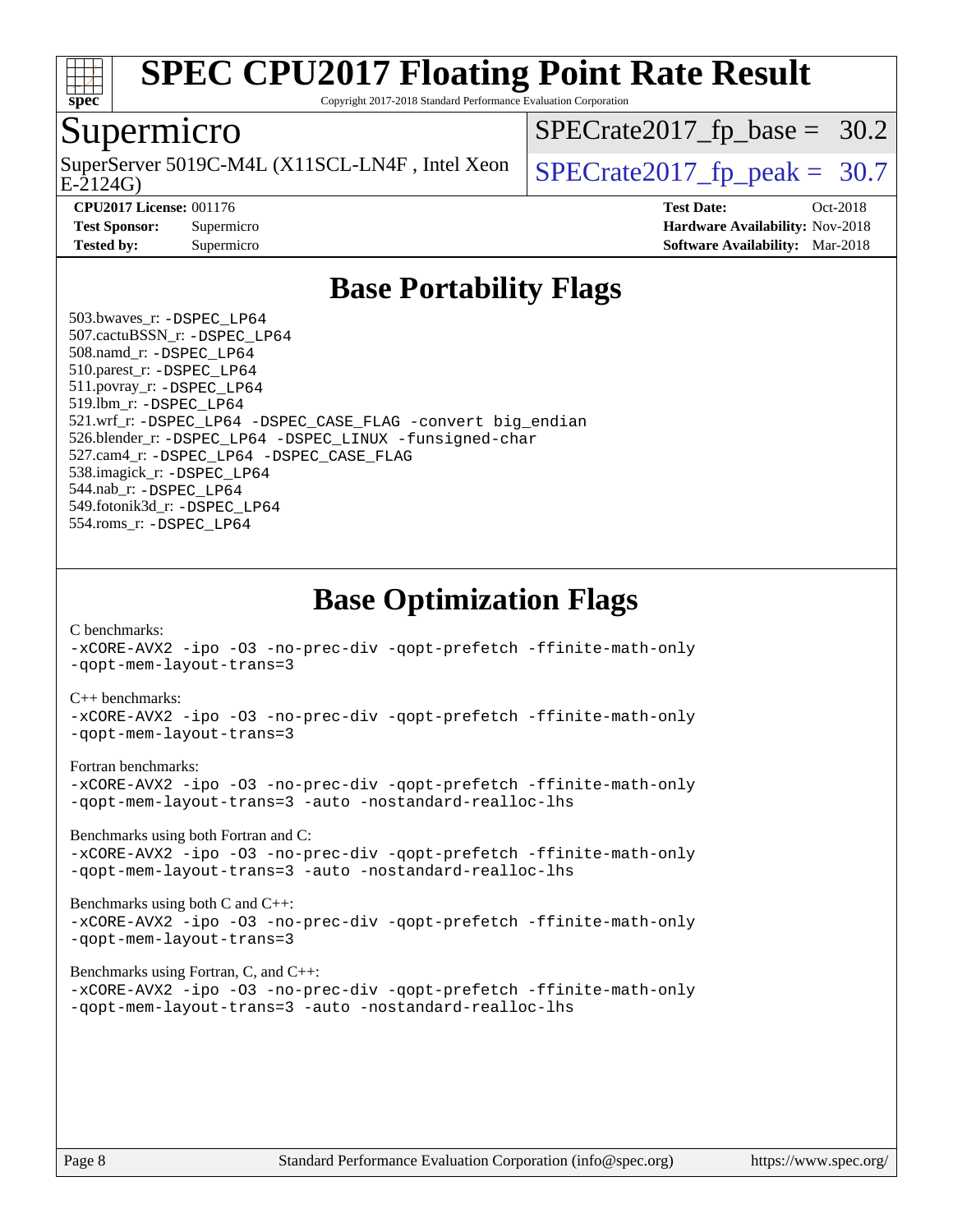

Copyright 2017-2018 Standard Performance Evaluation Corporation

#### Supermicro

E-2124G) SuperServer 5019C-M4L (X11SCL-LN4F, Intel Xeon  $\big|$  [SPECrate2017\\_fp\\_peak =](http://www.spec.org/auto/cpu2017/Docs/result-fields.html#SPECrate2017fppeak) 30.7

 $SPECrate2017_fp\_base = 30.2$ 

**[CPU2017 License:](http://www.spec.org/auto/cpu2017/Docs/result-fields.html#CPU2017License)** 001176 **[Test Date:](http://www.spec.org/auto/cpu2017/Docs/result-fields.html#TestDate)** Oct-2018 **[Test Sponsor:](http://www.spec.org/auto/cpu2017/Docs/result-fields.html#TestSponsor)** Supermicro **[Hardware Availability:](http://www.spec.org/auto/cpu2017/Docs/result-fields.html#HardwareAvailability)** Nov-2018 **[Tested by:](http://www.spec.org/auto/cpu2017/Docs/result-fields.html#Testedby)** Supermicro **[Software Availability:](http://www.spec.org/auto/cpu2017/Docs/result-fields.html#SoftwareAvailability)** Mar-2018

## **[Peak Compiler Invocation](http://www.spec.org/auto/cpu2017/Docs/result-fields.html#PeakCompilerInvocation)**

[C benchmarks:](http://www.spec.org/auto/cpu2017/Docs/result-fields.html#Cbenchmarks) [icc -m64 -std=c11](http://www.spec.org/cpu2017/results/res2018q4/cpu2017-20181112-09616.flags.html#user_CCpeak_intel_icc_64bit_c11_33ee0cdaae7deeeab2a9725423ba97205ce30f63b9926c2519791662299b76a0318f32ddfffdc46587804de3178b4f9328c46fa7c2b0cd779d7a61945c91cd35)

[C++ benchmarks:](http://www.spec.org/auto/cpu2017/Docs/result-fields.html#CXXbenchmarks) [icpc -m64](http://www.spec.org/cpu2017/results/res2018q4/cpu2017-20181112-09616.flags.html#user_CXXpeak_intel_icpc_64bit_4ecb2543ae3f1412ef961e0650ca070fec7b7afdcd6ed48761b84423119d1bf6bdf5cad15b44d48e7256388bc77273b966e5eb805aefd121eb22e9299b2ec9d9)

[Fortran benchmarks](http://www.spec.org/auto/cpu2017/Docs/result-fields.html#Fortranbenchmarks): [ifort -m64](http://www.spec.org/cpu2017/results/res2018q4/cpu2017-20181112-09616.flags.html#user_FCpeak_intel_ifort_64bit_24f2bb282fbaeffd6157abe4f878425411749daecae9a33200eee2bee2fe76f3b89351d69a8130dd5949958ce389cf37ff59a95e7a40d588e8d3a57e0c3fd751)

[Benchmarks using both Fortran and C:](http://www.spec.org/auto/cpu2017/Docs/result-fields.html#BenchmarksusingbothFortranandC) [ifort -m64](http://www.spec.org/cpu2017/results/res2018q4/cpu2017-20181112-09616.flags.html#user_CC_FCpeak_intel_ifort_64bit_24f2bb282fbaeffd6157abe4f878425411749daecae9a33200eee2bee2fe76f3b89351d69a8130dd5949958ce389cf37ff59a95e7a40d588e8d3a57e0c3fd751) [icc -m64 -std=c11](http://www.spec.org/cpu2017/results/res2018q4/cpu2017-20181112-09616.flags.html#user_CC_FCpeak_intel_icc_64bit_c11_33ee0cdaae7deeeab2a9725423ba97205ce30f63b9926c2519791662299b76a0318f32ddfffdc46587804de3178b4f9328c46fa7c2b0cd779d7a61945c91cd35)

[Benchmarks using both C and C++](http://www.spec.org/auto/cpu2017/Docs/result-fields.html#BenchmarksusingbothCandCXX): [icpc -m64](http://www.spec.org/cpu2017/results/res2018q4/cpu2017-20181112-09616.flags.html#user_CC_CXXpeak_intel_icpc_64bit_4ecb2543ae3f1412ef961e0650ca070fec7b7afdcd6ed48761b84423119d1bf6bdf5cad15b44d48e7256388bc77273b966e5eb805aefd121eb22e9299b2ec9d9) [icc -m64 -std=c11](http://www.spec.org/cpu2017/results/res2018q4/cpu2017-20181112-09616.flags.html#user_CC_CXXpeak_intel_icc_64bit_c11_33ee0cdaae7deeeab2a9725423ba97205ce30f63b9926c2519791662299b76a0318f32ddfffdc46587804de3178b4f9328c46fa7c2b0cd779d7a61945c91cd35)

[Benchmarks using Fortran, C, and C++:](http://www.spec.org/auto/cpu2017/Docs/result-fields.html#BenchmarksusingFortranCandCXX) [icpc -m64](http://www.spec.org/cpu2017/results/res2018q4/cpu2017-20181112-09616.flags.html#user_CC_CXX_FCpeak_intel_icpc_64bit_4ecb2543ae3f1412ef961e0650ca070fec7b7afdcd6ed48761b84423119d1bf6bdf5cad15b44d48e7256388bc77273b966e5eb805aefd121eb22e9299b2ec9d9) [icc -m64 -std=c11](http://www.spec.org/cpu2017/results/res2018q4/cpu2017-20181112-09616.flags.html#user_CC_CXX_FCpeak_intel_icc_64bit_c11_33ee0cdaae7deeeab2a9725423ba97205ce30f63b9926c2519791662299b76a0318f32ddfffdc46587804de3178b4f9328c46fa7c2b0cd779d7a61945c91cd35) [ifort -m64](http://www.spec.org/cpu2017/results/res2018q4/cpu2017-20181112-09616.flags.html#user_CC_CXX_FCpeak_intel_ifort_64bit_24f2bb282fbaeffd6157abe4f878425411749daecae9a33200eee2bee2fe76f3b89351d69a8130dd5949958ce389cf37ff59a95e7a40d588e8d3a57e0c3fd751)

**[Peak Portability Flags](http://www.spec.org/auto/cpu2017/Docs/result-fields.html#PeakPortabilityFlags)**

Same as Base Portability Flags

## **[Peak Optimization Flags](http://www.spec.org/auto/cpu2017/Docs/result-fields.html#PeakOptimizationFlags)**

[C benchmarks](http://www.spec.org/auto/cpu2017/Docs/result-fields.html#Cbenchmarks):

```
 519.lbm_r: -prof-gen(pass 1) -prof-use(pass 2) -ipo -xCORE-AVX2 -O3
-no-prec-div -qopt-prefetch -ffinite-math-only
-qopt-mem-layout-trans=3
 538.imagick_r: -xCORE-AVX2 -ipo -O3 -no-prec-div -qopt-prefetch
-ffinite-math-only -qopt-mem-layout-trans=3
 544.nab_r: Same as 538.imagick_r
C++ benchmarks: 
 508.namd_r: -prof-gen(pass 1) -prof-use(pass 2) -ipo -xCORE-AVX2 -O3
-no-prec-div -qopt-prefetch -ffinite-math-only
-qopt-mem-layout-trans=3
```
**(Continued on next page)**

Page 9 Standard Performance Evaluation Corporation [\(info@spec.org\)](mailto:info@spec.org) <https://www.spec.org/>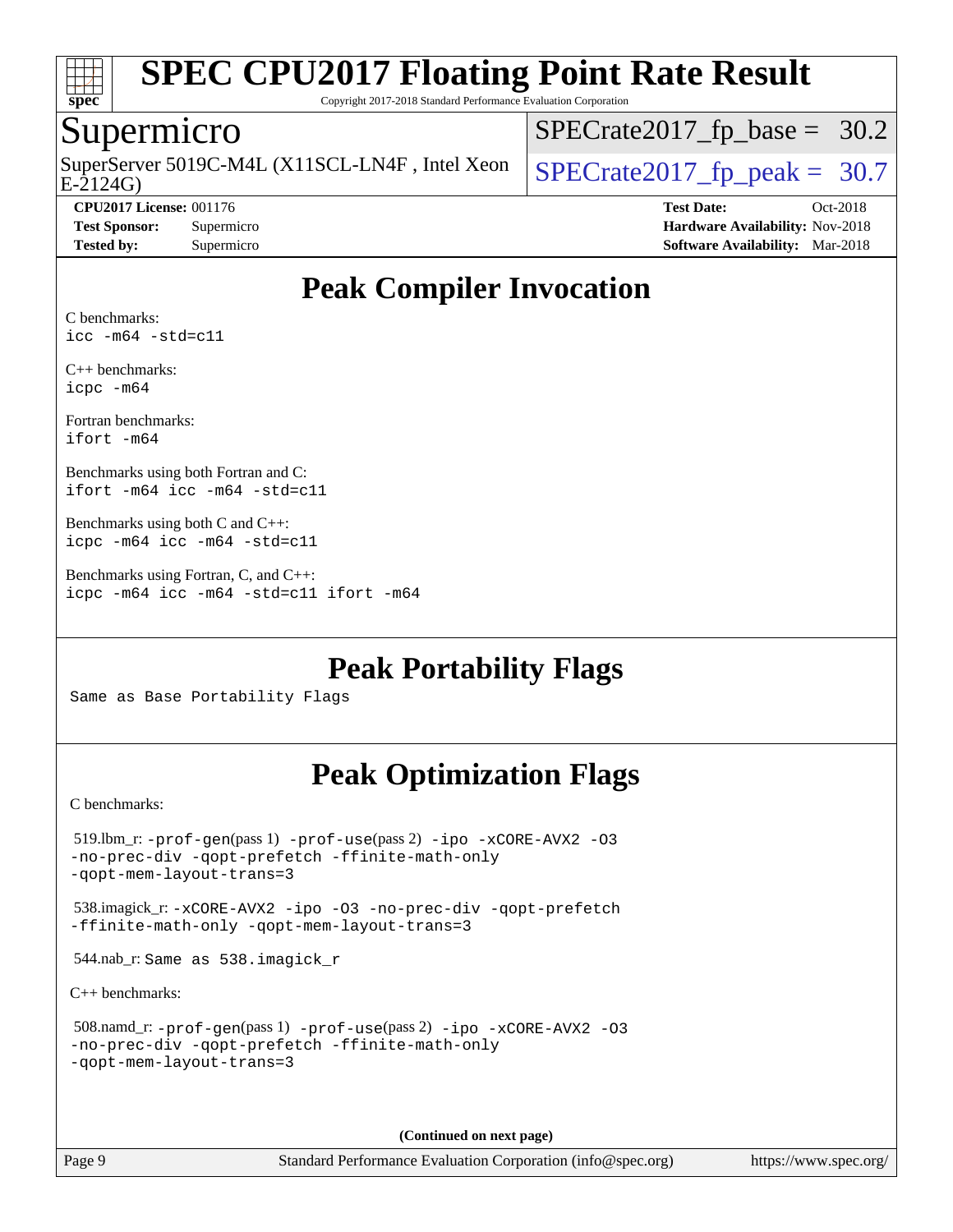

Copyright 2017-2018 Standard Performance Evaluation Corporation

#### Supermicro

SuperServer 5019C-M4L (X11SCL-LN4F, Intel Xeon  $\big|$  SPECrate 2017 fp peak = 30.7

 $SPECrate2017_fp\_base = 30.2$ 

E-2124G)

**[CPU2017 License:](http://www.spec.org/auto/cpu2017/Docs/result-fields.html#CPU2017License)** 001176 **[Test Date:](http://www.spec.org/auto/cpu2017/Docs/result-fields.html#TestDate)** Oct-2018 **[Test Sponsor:](http://www.spec.org/auto/cpu2017/Docs/result-fields.html#TestSponsor)** Supermicro **[Hardware Availability:](http://www.spec.org/auto/cpu2017/Docs/result-fields.html#HardwareAvailability)** Nov-2018 **[Tested by:](http://www.spec.org/auto/cpu2017/Docs/result-fields.html#Testedby)** Supermicro **Supermicro [Software Availability:](http://www.spec.org/auto/cpu2017/Docs/result-fields.html#SoftwareAvailability)** Mar-2018

## **[Peak Optimization Flags \(Continued\)](http://www.spec.org/auto/cpu2017/Docs/result-fields.html#PeakOptimizationFlags)**

 $510.parest_r:$  basepeak = yes

[Fortran benchmarks](http://www.spec.org/auto/cpu2017/Docs/result-fields.html#Fortranbenchmarks):

 503.bwaves\_r: [-xCORE-AVX2](http://www.spec.org/cpu2017/results/res2018q4/cpu2017-20181112-09616.flags.html#user_peakFOPTIMIZE503_bwaves_r_f-xCORE-AVX2) [-ipo](http://www.spec.org/cpu2017/results/res2018q4/cpu2017-20181112-09616.flags.html#user_peakFOPTIMIZE503_bwaves_r_f-ipo) [-O3](http://www.spec.org/cpu2017/results/res2018q4/cpu2017-20181112-09616.flags.html#user_peakFOPTIMIZE503_bwaves_r_f-O3) [-no-prec-div](http://www.spec.org/cpu2017/results/res2018q4/cpu2017-20181112-09616.flags.html#user_peakFOPTIMIZE503_bwaves_r_f-no-prec-div) [-qopt-prefetch](http://www.spec.org/cpu2017/results/res2018q4/cpu2017-20181112-09616.flags.html#user_peakFOPTIMIZE503_bwaves_r_f-qopt-prefetch) [-ffinite-math-only](http://www.spec.org/cpu2017/results/res2018q4/cpu2017-20181112-09616.flags.html#user_peakFOPTIMIZE503_bwaves_r_f_finite_math_only_cb91587bd2077682c4b38af759c288ed7c732db004271a9512da14a4f8007909a5f1427ecbf1a0fb78ff2a814402c6114ac565ca162485bbcae155b5e4258871) [-qopt-mem-layout-trans=3](http://www.spec.org/cpu2017/results/res2018q4/cpu2017-20181112-09616.flags.html#user_peakFOPTIMIZE503_bwaves_r_f-qopt-mem-layout-trans_de80db37974c74b1f0e20d883f0b675c88c3b01e9d123adea9b28688d64333345fb62bc4a798493513fdb68f60282f9a726aa07f478b2f7113531aecce732043) [-auto](http://www.spec.org/cpu2017/results/res2018q4/cpu2017-20181112-09616.flags.html#user_peakFOPTIMIZE503_bwaves_r_f-auto) [-nostandard-realloc-lhs](http://www.spec.org/cpu2017/results/res2018q4/cpu2017-20181112-09616.flags.html#user_peakEXTRA_FOPTIMIZE503_bwaves_r_f_2003_std_realloc_82b4557e90729c0f113870c07e44d33d6f5a304b4f63d4c15d2d0f1fab99f5daaed73bdb9275d9ae411527f28b936061aa8b9c8f2d63842963b95c9dd6426b8a)

549.fotonik3d\_r: Same as 503.bwaves\_r

 554.roms\_r: [-prof-gen](http://www.spec.org/cpu2017/results/res2018q4/cpu2017-20181112-09616.flags.html#user_peakPASS1_FFLAGSPASS1_LDFLAGS554_roms_r_prof_gen_5aa4926d6013ddb2a31985c654b3eb18169fc0c6952a63635c234f711e6e63dd76e94ad52365559451ec499a2cdb89e4dc58ba4c67ef54ca681ffbe1461d6b36)(pass 1) [-prof-use](http://www.spec.org/cpu2017/results/res2018q4/cpu2017-20181112-09616.flags.html#user_peakPASS2_FFLAGSPASS2_LDFLAGS554_roms_r_prof_use_1a21ceae95f36a2b53c25747139a6c16ca95bd9def2a207b4f0849963b97e94f5260e30a0c64f4bb623698870e679ca08317ef8150905d41bd88c6f78df73f19)(pass 2) [-ipo](http://www.spec.org/cpu2017/results/res2018q4/cpu2017-20181112-09616.flags.html#user_peakPASS1_FOPTIMIZEPASS2_FOPTIMIZE554_roms_r_f-ipo) [-xCORE-AVX2](http://www.spec.org/cpu2017/results/res2018q4/cpu2017-20181112-09616.flags.html#user_peakPASS2_FOPTIMIZE554_roms_r_f-xCORE-AVX2) [-O3](http://www.spec.org/cpu2017/results/res2018q4/cpu2017-20181112-09616.flags.html#user_peakPASS1_FOPTIMIZEPASS2_FOPTIMIZE554_roms_r_f-O3) [-no-prec-div](http://www.spec.org/cpu2017/results/res2018q4/cpu2017-20181112-09616.flags.html#user_peakPASS1_FOPTIMIZEPASS2_FOPTIMIZE554_roms_r_f-no-prec-div) [-qopt-prefetch](http://www.spec.org/cpu2017/results/res2018q4/cpu2017-20181112-09616.flags.html#user_peakPASS1_FOPTIMIZEPASS2_FOPTIMIZE554_roms_r_f-qopt-prefetch) [-ffinite-math-only](http://www.spec.org/cpu2017/results/res2018q4/cpu2017-20181112-09616.flags.html#user_peakPASS1_FOPTIMIZEPASS2_FOPTIMIZE554_roms_r_f_finite_math_only_cb91587bd2077682c4b38af759c288ed7c732db004271a9512da14a4f8007909a5f1427ecbf1a0fb78ff2a814402c6114ac565ca162485bbcae155b5e4258871) [-qopt-mem-layout-trans=3](http://www.spec.org/cpu2017/results/res2018q4/cpu2017-20181112-09616.flags.html#user_peakPASS1_FOPTIMIZEPASS2_FOPTIMIZE554_roms_r_f-qopt-mem-layout-trans_de80db37974c74b1f0e20d883f0b675c88c3b01e9d123adea9b28688d64333345fb62bc4a798493513fdb68f60282f9a726aa07f478b2f7113531aecce732043) [-auto](http://www.spec.org/cpu2017/results/res2018q4/cpu2017-20181112-09616.flags.html#user_peakPASS2_FOPTIMIZE554_roms_r_f-auto) [-nostandard-realloc-lhs](http://www.spec.org/cpu2017/results/res2018q4/cpu2017-20181112-09616.flags.html#user_peakEXTRA_FOPTIMIZE554_roms_r_f_2003_std_realloc_82b4557e90729c0f113870c07e44d33d6f5a304b4f63d4c15d2d0f1fab99f5daaed73bdb9275d9ae411527f28b936061aa8b9c8f2d63842963b95c9dd6426b8a)

[Benchmarks using both Fortran and C](http://www.spec.org/auto/cpu2017/Docs/result-fields.html#BenchmarksusingbothFortranandC):

[-prof-gen](http://www.spec.org/cpu2017/results/res2018q4/cpu2017-20181112-09616.flags.html#user_CC_FCpeak_prof_gen_5aa4926d6013ddb2a31985c654b3eb18169fc0c6952a63635c234f711e6e63dd76e94ad52365559451ec499a2cdb89e4dc58ba4c67ef54ca681ffbe1461d6b36)(pass 1) [-prof-use](http://www.spec.org/cpu2017/results/res2018q4/cpu2017-20181112-09616.flags.html#user_CC_FCpeak_prof_use_1a21ceae95f36a2b53c25747139a6c16ca95bd9def2a207b4f0849963b97e94f5260e30a0c64f4bb623698870e679ca08317ef8150905d41bd88c6f78df73f19)(pass 2) [-ipo](http://www.spec.org/cpu2017/results/res2018q4/cpu2017-20181112-09616.flags.html#user_CC_FCpeak_f-ipo) [-xCORE-AVX2](http://www.spec.org/cpu2017/results/res2018q4/cpu2017-20181112-09616.flags.html#user_CC_FCpeak_f-xCORE-AVX2) [-O3](http://www.spec.org/cpu2017/results/res2018q4/cpu2017-20181112-09616.flags.html#user_CC_FCpeak_f-O3) [-no-prec-div](http://www.spec.org/cpu2017/results/res2018q4/cpu2017-20181112-09616.flags.html#user_CC_FCpeak_f-no-prec-div) [-qopt-prefetch](http://www.spec.org/cpu2017/results/res2018q4/cpu2017-20181112-09616.flags.html#user_CC_FCpeak_f-qopt-prefetch) [-ffinite-math-only](http://www.spec.org/cpu2017/results/res2018q4/cpu2017-20181112-09616.flags.html#user_CC_FCpeak_f_finite_math_only_cb91587bd2077682c4b38af759c288ed7c732db004271a9512da14a4f8007909a5f1427ecbf1a0fb78ff2a814402c6114ac565ca162485bbcae155b5e4258871) [-qopt-mem-layout-trans=3](http://www.spec.org/cpu2017/results/res2018q4/cpu2017-20181112-09616.flags.html#user_CC_FCpeak_f-qopt-mem-layout-trans_de80db37974c74b1f0e20d883f0b675c88c3b01e9d123adea9b28688d64333345fb62bc4a798493513fdb68f60282f9a726aa07f478b2f7113531aecce732043) [-auto](http://www.spec.org/cpu2017/results/res2018q4/cpu2017-20181112-09616.flags.html#user_CC_FCpeak_f-auto) [-nostandard-realloc-lhs](http://www.spec.org/cpu2017/results/res2018q4/cpu2017-20181112-09616.flags.html#user_CC_FCpeak_f_2003_std_realloc_82b4557e90729c0f113870c07e44d33d6f5a304b4f63d4c15d2d0f1fab99f5daaed73bdb9275d9ae411527f28b936061aa8b9c8f2d63842963b95c9dd6426b8a)

[Benchmarks using both C and C++](http://www.spec.org/auto/cpu2017/Docs/result-fields.html#BenchmarksusingbothCandCXX):

```
 511.povray_r: -prof-gen(pass 1) -prof-use(pass 2) -ipo -xCORE-AVX2 -O3
-no-prec-div -qopt-prefetch -ffinite-math-only
-qopt-mem-layout-trans=3
```

```
 526.blender_r: -xCORE-AVX2 -ipo -O3 -no-prec-div -qopt-prefetch
-ffinite-math-only -qopt-mem-layout-trans=3
```
[Benchmarks using Fortran, C, and C++:](http://www.spec.org/auto/cpu2017/Docs/result-fields.html#BenchmarksusingFortranCandCXX) [-xCORE-AVX2](http://www.spec.org/cpu2017/results/res2018q4/cpu2017-20181112-09616.flags.html#user_CC_CXX_FCpeak_f-xCORE-AVX2) [-ipo](http://www.spec.org/cpu2017/results/res2018q4/cpu2017-20181112-09616.flags.html#user_CC_CXX_FCpeak_f-ipo) [-O3](http://www.spec.org/cpu2017/results/res2018q4/cpu2017-20181112-09616.flags.html#user_CC_CXX_FCpeak_f-O3) [-no-prec-div](http://www.spec.org/cpu2017/results/res2018q4/cpu2017-20181112-09616.flags.html#user_CC_CXX_FCpeak_f-no-prec-div) [-qopt-prefetch](http://www.spec.org/cpu2017/results/res2018q4/cpu2017-20181112-09616.flags.html#user_CC_CXX_FCpeak_f-qopt-prefetch) [-ffinite-math-only](http://www.spec.org/cpu2017/results/res2018q4/cpu2017-20181112-09616.flags.html#user_CC_CXX_FCpeak_f_finite_math_only_cb91587bd2077682c4b38af759c288ed7c732db004271a9512da14a4f8007909a5f1427ecbf1a0fb78ff2a814402c6114ac565ca162485bbcae155b5e4258871) [-qopt-mem-layout-trans=3](http://www.spec.org/cpu2017/results/res2018q4/cpu2017-20181112-09616.flags.html#user_CC_CXX_FCpeak_f-qopt-mem-layout-trans_de80db37974c74b1f0e20d883f0b675c88c3b01e9d123adea9b28688d64333345fb62bc4a798493513fdb68f60282f9a726aa07f478b2f7113531aecce732043) [-auto](http://www.spec.org/cpu2017/results/res2018q4/cpu2017-20181112-09616.flags.html#user_CC_CXX_FCpeak_f-auto) [-nostandard-realloc-lhs](http://www.spec.org/cpu2017/results/res2018q4/cpu2017-20181112-09616.flags.html#user_CC_CXX_FCpeak_f_2003_std_realloc_82b4557e90729c0f113870c07e44d33d6f5a304b4f63d4c15d2d0f1fab99f5daaed73bdb9275d9ae411527f28b936061aa8b9c8f2d63842963b95c9dd6426b8a)

The flags files that were used to format this result can be browsed at

<http://www.spec.org/cpu2017/flags/Intel-ic18.0-official-linux64.2017-12-21.html> <http://www.spec.org/cpu2017/flags/Default-Platform-Flags.html>

You can also download the XML flags sources by saving the following links: <http://www.spec.org/cpu2017/flags/Intel-ic18.0-official-linux64.2017-12-21.xml> <http://www.spec.org/cpu2017/flags/Default-Platform-Flags.xml>